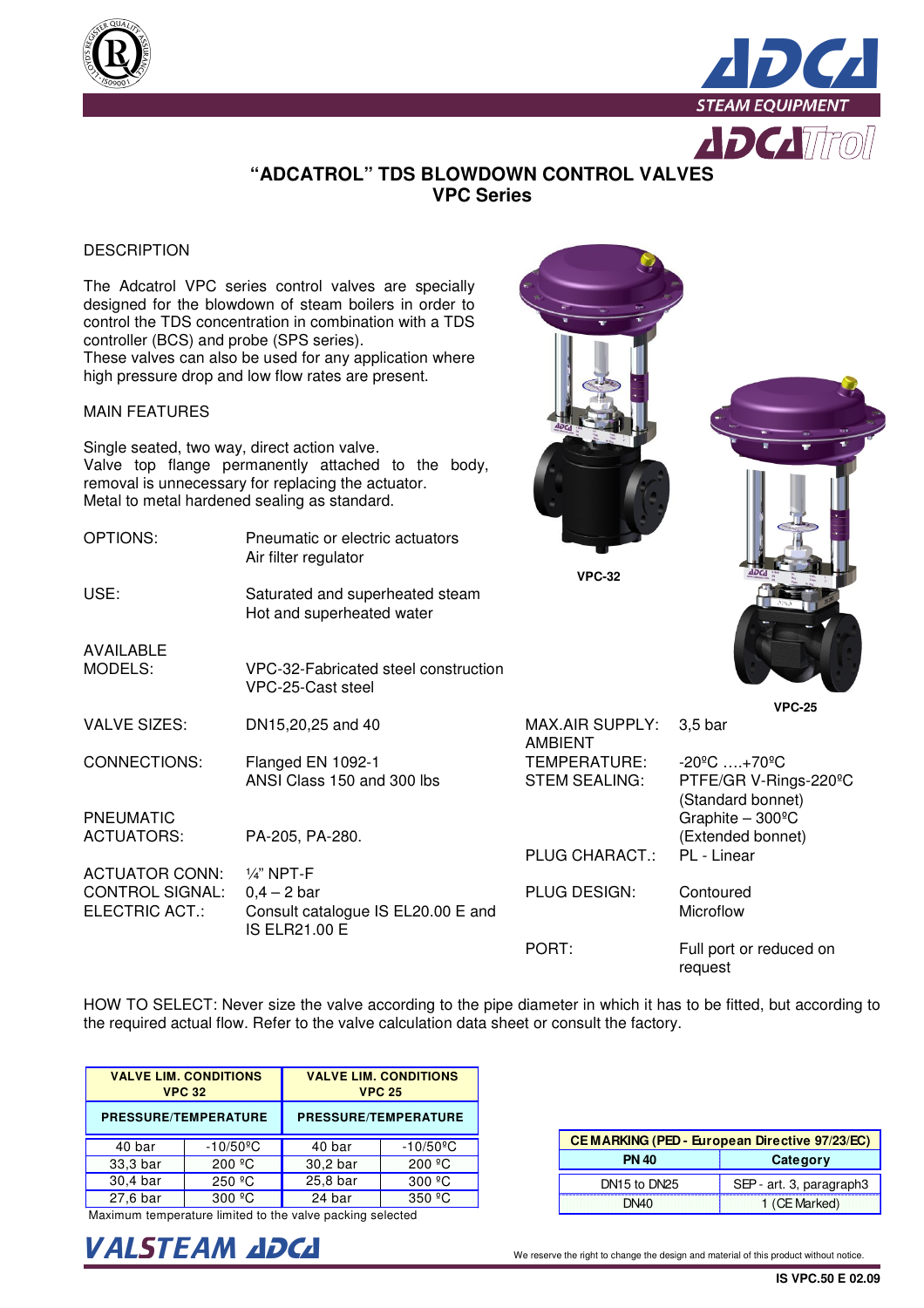









| mт<br>,,,,,,,,,,, |
|-------------------|
| ,,,,,,<br>h<br>п  |
| 6                 |
|                   |

|    | <b>DIMENSIONS - VALVE BODY VPC-32</b> |           |                                                     |     |     |  |  |  |  |  |
|----|---------------------------------------|-----------|-----------------------------------------------------|-----|-----|--|--|--|--|--|
| DN | A<br>(mm)                             | В<br>(mm) | $C$ (mm)<br><b>BONNET</b>                           |     |     |  |  |  |  |  |
|    |                                       |           | <b>STANDARD</b><br><b>EXTENDED</b><br><b>FINNED</b> |     |     |  |  |  |  |  |
| 15 | 150                                   | 71        | 75                                                  | 140 |     |  |  |  |  |  |
| 20 | 150                                   | 71        | 75                                                  | 140 | 140 |  |  |  |  |  |
| 25 | 160                                   | 71        | 75<br>140<br>140                                    |     |     |  |  |  |  |  |
| 40 | 200                                   | 82        | 96<br>163<br>163                                    |     |     |  |  |  |  |  |

|           | <b>DIMENSIONS - VALVE BODY VPC-25</b> |           |                                                     |     |     |  |  |  |  |  |
|-----------|---------------------------------------|-----------|-----------------------------------------------------|-----|-----|--|--|--|--|--|
| <b>DN</b> | A<br>(mm)                             | B<br>(mm) | $C$ (mm)<br><b>BONNET</b>                           |     |     |  |  |  |  |  |
|           |                                       |           | <b>STANDARD</b><br><b>EXTENDED</b><br><b>FINNED</b> |     |     |  |  |  |  |  |
| 15        | 130                                   | 48        | 85                                                  | 150 | 150 |  |  |  |  |  |
| 20        | 150                                   | 53        | 85                                                  | 150 | 150 |  |  |  |  |  |
| 25        | 160                                   | 58        | 170<br>90<br>170                                    |     |     |  |  |  |  |  |
| 40        | 200                                   | 75        | 115<br>195<br>195                                   |     |     |  |  |  |  |  |

| <b>MATERIALS</b> |                     |                     |                                           |  |  |  |  |  |
|------------------|---------------------|---------------------|-------------------------------------------|--|--|--|--|--|
| POS.             | <b>DESIGNATION</b>  | <b>VPC 32</b>       | <b>VPC 25</b>                             |  |  |  |  |  |
|                  | Valve Body          | S355 J2 G3 / 1.0570 | ASTM A216WCB / 1.0619<br>GP240GH / 1.0619 |  |  |  |  |  |
| $\overline{2}$   | <b>Bonnet</b>       | CF8 / 1.4308        | CF8 / 1.4308                              |  |  |  |  |  |
| 3                | * Actuator (Steel)  | S235JRG2 / 1.0038   | S235JrG2 / 1.0038                         |  |  |  |  |  |
|                  | Actuator (St.steel) | AISI304 / 1.4301    | AISI304 / 1.4301                          |  |  |  |  |  |
| 4                | Diaphragm           | NBR70               | <b>NBR 70</b>                             |  |  |  |  |  |
| 5                | Yoke (steel)        | C45E / 1.1191       | C45E / 1.1191                             |  |  |  |  |  |
|                  | Yoke (st. steel)    | AISI304 / 1.4301    | AISI304 / 1.4301                          |  |  |  |  |  |
| 6                | Valve plug          | Hardened St.Steel   | Hardened St. Steel                        |  |  |  |  |  |
| $\overline{7}$   | Standard packing    | Graphite            | Graphite                                  |  |  |  |  |  |
| 8                | Sample take off     | AISI304 / 1.4301    |                                           |  |  |  |  |  |

**\* Electric actuator : see IS EL20.00 E**

| <b>DIMENSIONS</b><br><b>PNEUMATIC ACTUATOR</b>                        |     |     |  |  |  |  |  |
|-----------------------------------------------------------------------|-----|-----|--|--|--|--|--|
| $D$ (mm)<br>$\rho$ E (mm)<br>Type<br><b>DN15-DN50</b><br><b>DA/RA</b> |     |     |  |  |  |  |  |
| PA-205                                                                | 210 | 235 |  |  |  |  |  |
| PA-280<br>275<br>240                                                  |     |     |  |  |  |  |  |

# VALSTEAM ADCA We reserve the right to change the design and material of this product without notice.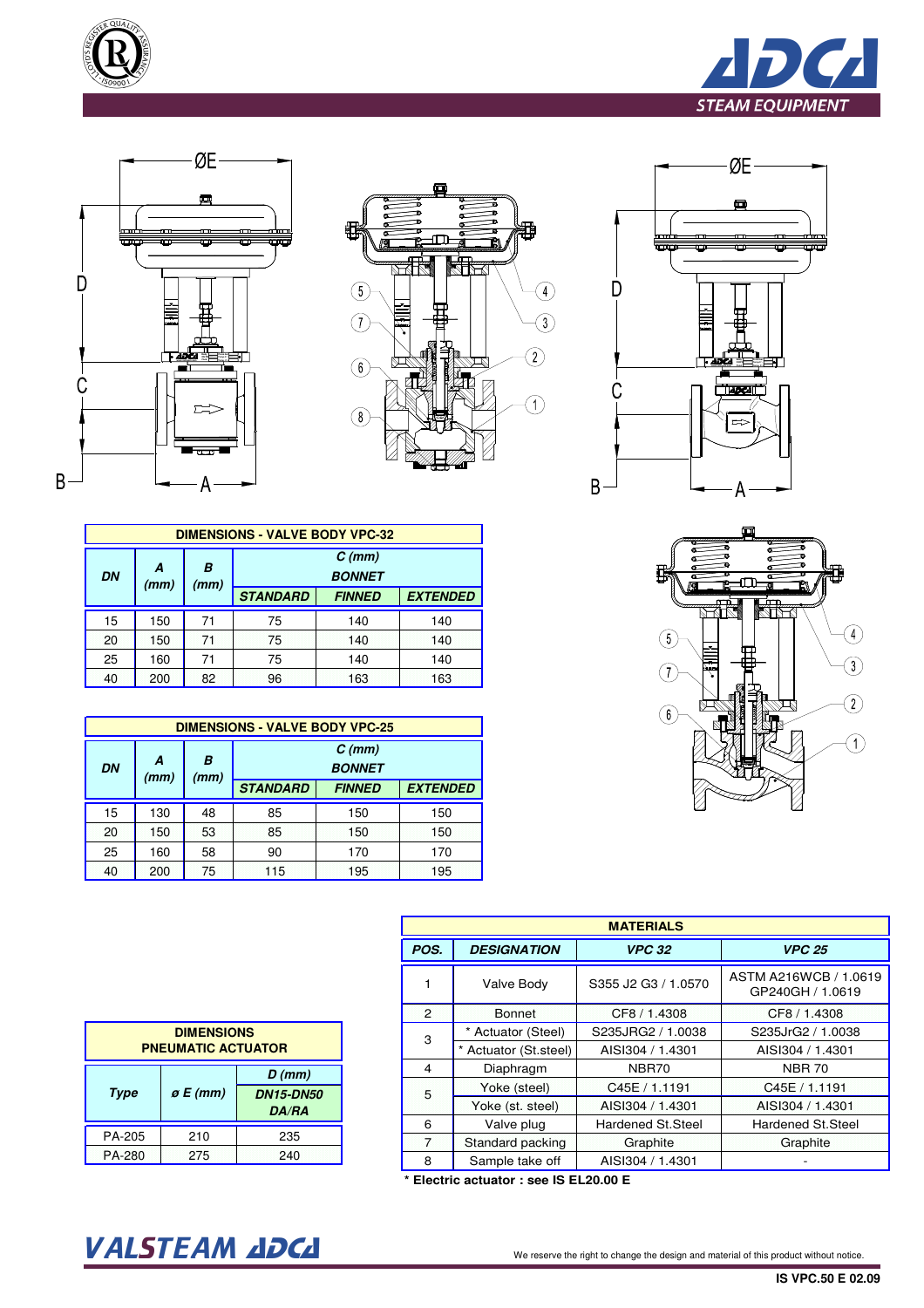



| <b>Kys VALUES FOR ADCATROL CONTROL VALVES VPC</b> |                     |                    |             |             |             |  |  |  |
|---------------------------------------------------|---------------------|--------------------|-------------|-------------|-------------|--|--|--|
| <b>SEAT</b>                                       | <b>VALVE STROKE</b> | <b>VALVE SIZES</b> |             |             |             |  |  |  |
| D. mm                                             | mm                  | <b>DN15</b>        | <b>DN20</b> | <b>DN25</b> | <b>DN40</b> |  |  |  |
| 4A                                                |                     | 0,1                |             |             |             |  |  |  |
| 4B                                                |                     | 0,25               |             |             |             |  |  |  |
| 4C                                                |                     | 0.5                |             |             |             |  |  |  |
| <b>8A</b>                                         |                     | 1                  | đ           |             |             |  |  |  |
| 8Β                                                | 20                  | 1,7                | 1,7         |             |             |  |  |  |
| 12A                                               |                     | 2,1                | 2,5         | 3           |             |  |  |  |
| 12B                                               |                     | 2,7                | 3,7         | 4           |             |  |  |  |
| <b>15A</b>                                        |                     | 3,8                | 4,7         | 5,8         | 6,8         |  |  |  |
| 20A                                               |                     |                    | 5,1         | 6,3         | 9,3         |  |  |  |
| 25A                                               |                     |                    |             | 9,4         | 14,6        |  |  |  |

| <b>OL CONTROL VALVES VPC</b> |             | MAX. PERM.PRESS.DROP IN bar - N.C.(fluid to open) - |             |                                              |                  |              |             |             |             |  |  |
|------------------------------|-------------|-----------------------------------------------------|-------------|----------------------------------------------|------------------|--------------|-------------|-------------|-------------|--|--|
|                              |             | <b>VALVE SIZES</b>                                  |             | Reverse action actuator (air signal to open) |                  |              |             |             |             |  |  |
| <b>DN15</b>                  | <b>DN20</b> | <b>DN25</b>                                         | <b>DN40</b> | <b>ACTUATOR</b>                              | <b>CONTROL</b>   | <b>SIZES</b> |             |             |             |  |  |
| 0,1                          |             |                                                     |             |                                              | <b>SIGNAL</b>    | <b>DN15</b>  | <b>DN20</b> | <b>DN25</b> | <b>DN40</b> |  |  |
| 0,25                         |             |                                                     |             | <b>PA-205</b>                                | $0.4 \div 2$ bar | 18           | 15          | 12          | 8           |  |  |
| 0,5                          |             |                                                     |             | <b>PA-280</b>                                | $0.4 \div 2$ bar | 45           | 40          | 35          | 25          |  |  |

Special spring pressure drops available on request. The pressure drop values must be used within the body rating limits. For electric actuator selection please consult catalogue IS EL.20.00 E or our technical department.

For conversion  $Kvs = Cv(US) \times 0.855$ 

Letters after the Kvs are for codification purposes only.

### **CALCULATING THE AMOUNT OF BOILER BLOWDOWN**

The boiler blowdown system design depends on the amount of boiler water which has to be blown down. This amount depends on:

(Rs)-Recommended boiler water TDS in ppm (parts per million) or µs/cm. Usually recommended by the boiler manufacturer or water treatment specialist.

(Fs)-Feed water TDS (same units) .Sample for analysis must be taken from fresh water feed tank or feed water line. Do not use a sample of the make-up feed water otherwise wrong figures can be obtained.

(Q)-Steam boiler maximum flow rate in Kgs/h

(Br)- The blow down rate or amount of water to be discharged in Kgs/h can be obtained using the following formula:

#### $Br = QoFs / Rs - Fs$

Example: Boiler pressure: 12 bar Q - Boiler capacity: 12 000 Kg/h Fs - Conductivity of feed water: 100 µs/cm Rs - Recommended boiler water TDS 3000 µs/cm

 $Br = 12000$   $100 / 3000 - 100$ ; Br = 413,8 Kgs/h

Using the formula available in IS PV10.00 E, it is now possible to determine the necessary Ky valve value and select the right valve size (IS VPC.50 E).



#### **TYPICAL INSTALLATION**